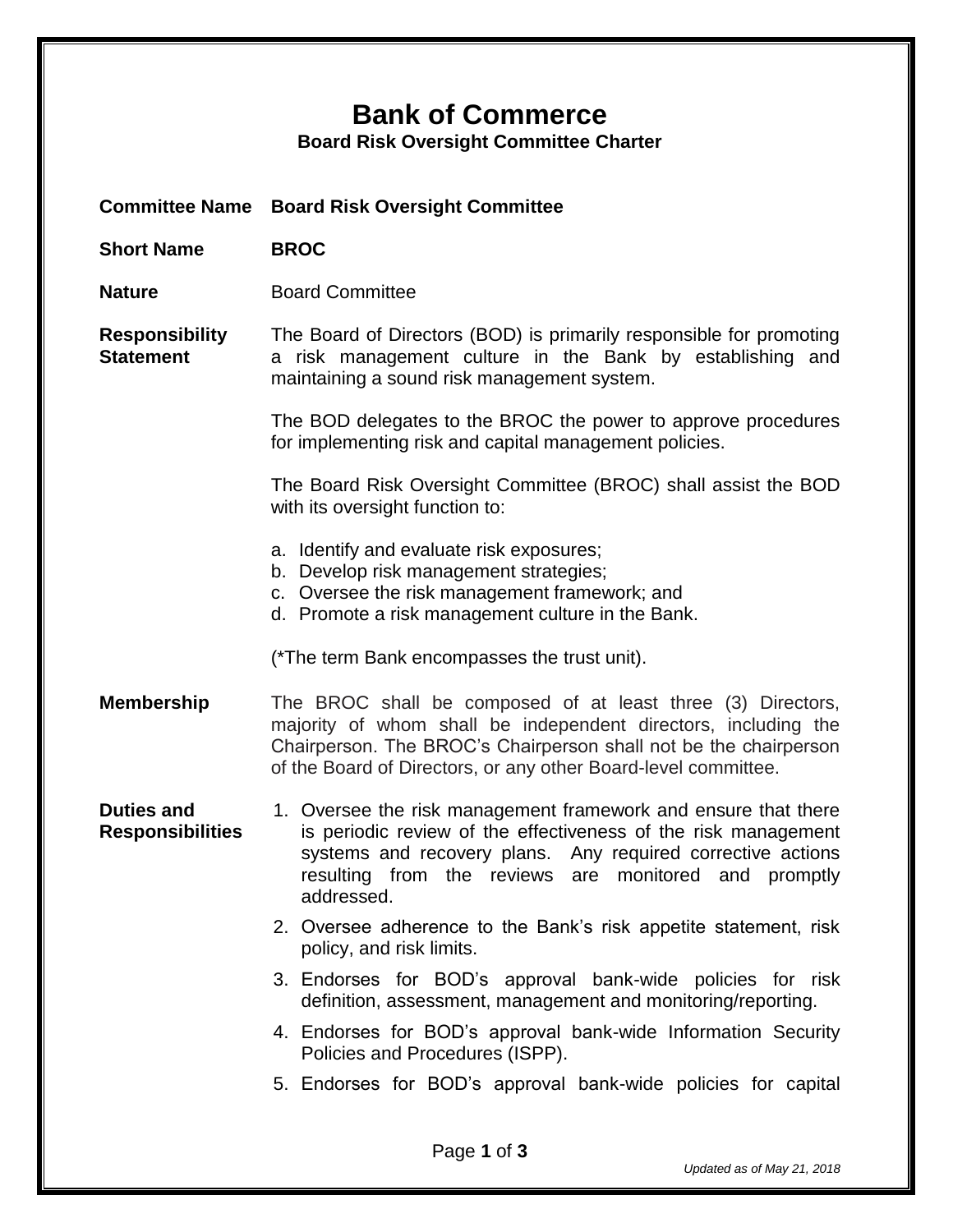management.

- 6. Reviews and approves market and liquidity risk limits as recommended by the Risk Management Division (RSK).
- 7. Reviews and approves asset and liability benchmarks for risk monitoring as recommended by RSK.
- 8. Reviews and endorses delegated credit authorities as recommended by the Business Systems Division (BSD) and RSK.
- 9. Reviews and endorses individual trading limits as recommended by Treasury Management Group (TMG) and RSK.
- 10.Analyzes and evaluates that risk infrastructure are within the Bank's overall direction and are supported by the appropriate technology.
- 11.Promotes the continuous development and upgrade of risk practices, policies, procedures and structures.
- 12.Ensures that business and risk units develop sufficient risk management skills and encourages high standards of ethical behavior by risk-taking personnel.
- 13.Monitors that capital levels are adequate relative to the Bank's risk profile and comply with internal and statutory requirements.
- 14.Reviews current and emerging risk exposures to prevent undue or over-concentration of risk in any one product, market, industry or business.
- 15.Approves the appointment, dismissal and other changes to the Bank's Chief Risk Officer (CRO).
- 16.Approves the budget, resources, and Table of Organization of the Risk Management Division to ensure that responsibilities are performed independently, objectively, and effectively.
- 17.The BROC, through the Chairman, reviews and approves the performance and compensation of the CRO.
- 18.Confirms annually that all responsibilities outlined in this charter have been carried out. Reviews the Committee's performance at least annually.

**Meeting Schedule** The Committee meets monthly or as often as necessary. RSK, under the Chief Risk Officer (CRO), handles the administrative aspects of the Committee.

> Committee meetings may be conducted through modern technologies such as, but not limited to, teleconferencing and videoconferencing as long as the committee members attending the